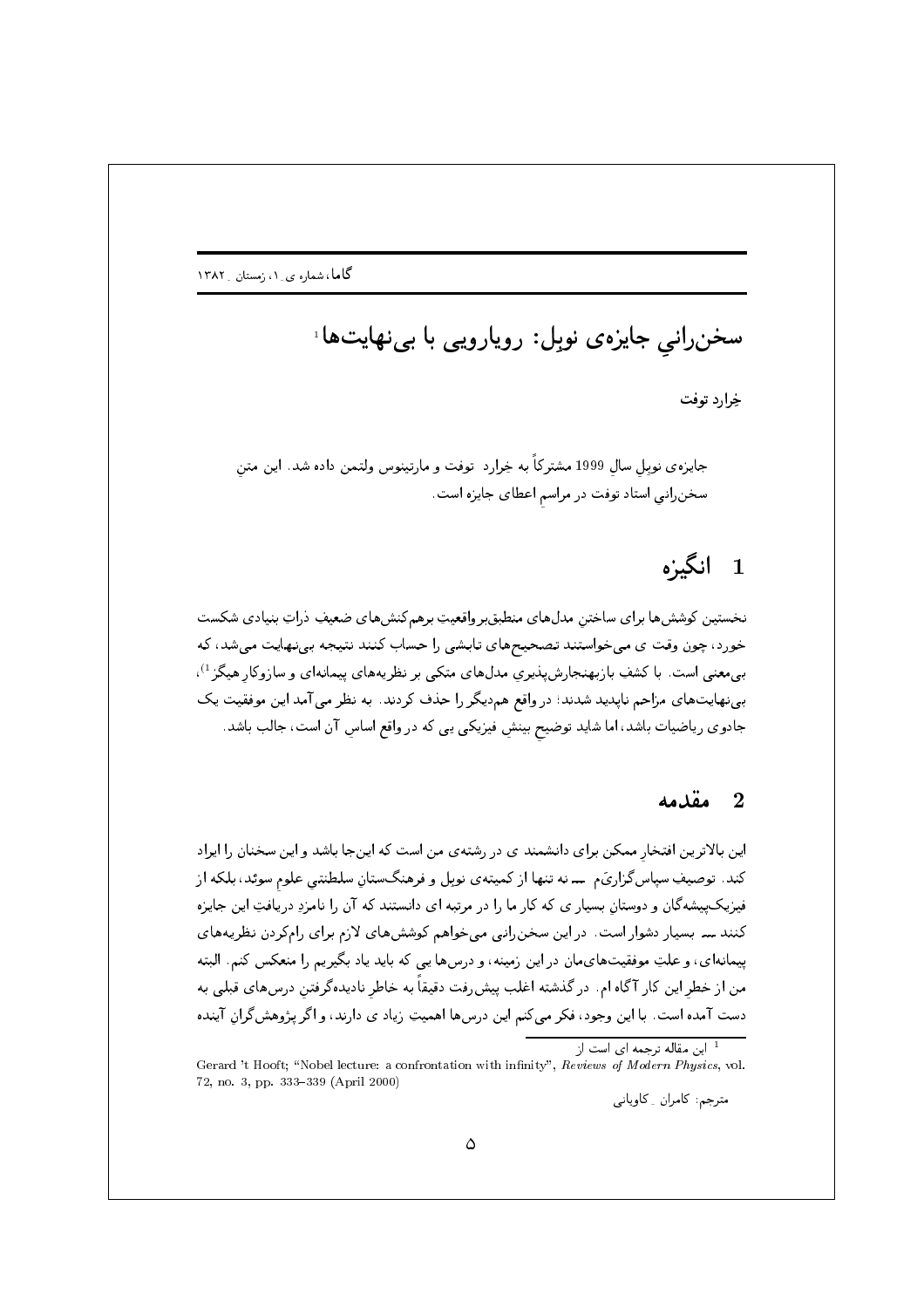بخواهند آنها را نادیده بگیرند، باید بدانند دارند چه می کنند.

وقت ی واردِ رشتهی فیزیکِ ذراتِبنیادی شدم، هیچ نظریهی دقیق ی برای برهمکنشهای ضعیف وجود نداشت. (برای شرح ی از تاریخچهی پیشرفتها در این زمینه به [1] رجوع کنید.) میگفتند هر نظریه ای برای برهمکنشهای ضعیف بازبهنجارشناپذیر از آب در می آید. یعنی چه؟ عملاً یعنی وقت ی تصحیحهای دامنههای پراکندهگی محاسبه میشد، عبارتها یی به دست می آمد که از نظر فیزیکی ناممکن بود. از نتایج محاسبه چنین بر می آمد که این دامنهها بینهایت میشود. نوعاً چنین انتگرال ها ہے پیدا مے شد.

$$
\int d^4k \frac{\text{Pol}(k_\mu)}{(k^2 + m^2)[(k+q)^2 + m^2]} = \infty
$$
 (1)

که در آن  ${\rm Pol}(k_u)$ یک چند جملهای بر حسب متغیرهای انتگرالگیری  $k_u$  است. این از نظر فیزیکی بی،معنی است. در هر محاسبه ای، اگر اثرهای مربوط به پدیدههای ثانویه بی نهایت قوی از آب در آیند، معنی آن این است که چنین پدیده ی ثانویه ای آن قدر که به نظر می رسید بی اهمیت نیست؛ این پدیده را باید به شکل نادرست ی در مدل نمایش داده باشند. پس باید به چیزها یی که در ابتدا ناچیز شمرده میشدند توجهِ بیشتر ی کنیم و مدل را بهتر کنیم. بینهایتهای نظریهی برهمکنشهای ضعیف، به خاطر برهمکنشهای ذراتِ مجازی در انرژیهای بسیار زیاد اند. انرژی زیاد یعنی تکانهی زیاد، و در كوانتم مكانيك اين يعني كوتاهبودنِ طولِ موج وابسته به اين ذرات. پس بايد نتيجه ميشد ساختار فاصلههای کوچکِ نظریههای موجود درست فهمیده نشده است.

بازههای کوتاهِ مکانی و زمانی را اولین بار نیوتُن<sup>2</sup> و لَیبنیتس<sup>3</sup>)، با معرفی مفهوم مشتقگیری واردِ فیزیک کردند. در توصیفِ حرکتِ سیارهها و ماههایشان میبایست بازهی زمانی کوچکِ ۵t و جابهجایی جسم در این بازه (۵ $\vec{x}$ ) را بررسی میکردند، شکل ۱ (الف). مشاهدهی کلیدی این بود که  $\Delta t \to 0$  در حد

$$
\frac{\Delta \vec{x}}{\Delta t} = \vec{v} \tag{2}
$$

بامعنی است. ما به آن سرعت میگوییم. در واقع میشود دوباره نسبتِ تغییر سرعت (۵ $\vec{v}$ ) در بازهی زمانی کوچکِ  $\Delta t$  به این بازه را ساخت و باز هم نسبتِ

$$
\frac{\Delta \vec{v}}{\Delta t} = \vec{a} \tag{3}
$$

در حدِ 0  $\lambda t \to \Delta t$  وجود دارد . ما بـه آن شتـاب مـىگوييـم. كـشفِ بـزرگِ آنها ايـن بـود كـه مـىشود معادلهها یی بامعنی بین شتاب، سرعت، و مکان نوشت، و این که در حد ی که  $\Delta t$  به صفر میل می کند، مدلهای خوب ی برای توصیفِ حرکتِ جرمهای سماوی به دست می آید، شکل ١ (ج). از اینجا بود که ریاضیاتِ معادلاتِ دیفرانسیل رشد کرد و امروز اهمیتِ این شاخهی ریاضیات در فیزیکِ نظری چنان است که اغلب یادِمان می رود آن مشاهدههای اولیه چهقدر مهم و نابدیهی بوده اند. در نظریههای جدیدِ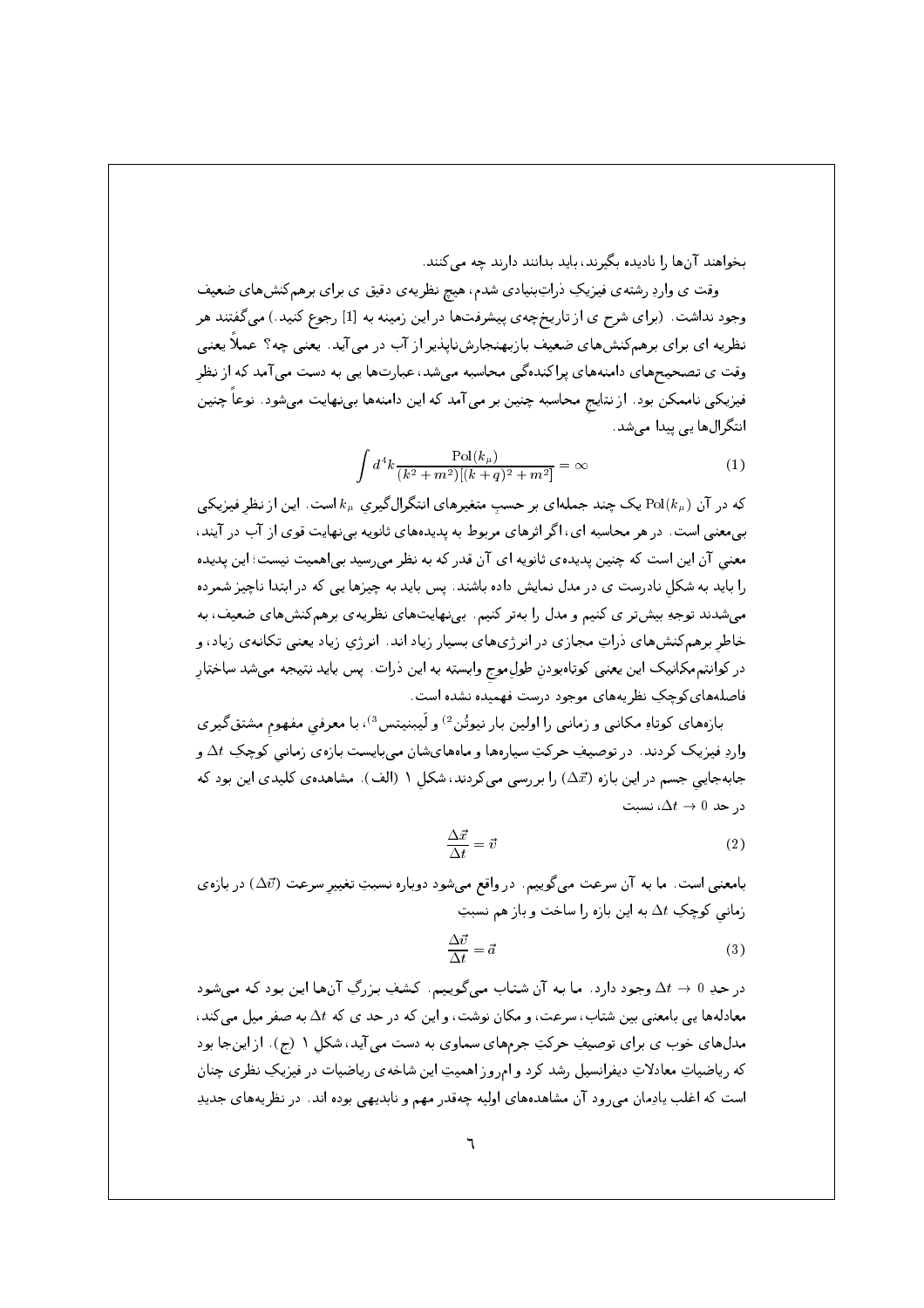

فیزیک مدام بازههای مکانبی و زمانبی را به صفر میل میدهیم. در نظریهی میدانهای چندبُعدی هم فرض بر این است که معادلاتِدیفرانسیل کار میکنند. اما گاه ی پیش میاید که همه چیز اشتباه از آب در می آید و به نظر میرسد حدها یی که فکر میکردیم بلد ایم وجود ندارند. در این موارد باید رفتار مدل مان در مقیاس های زمانی و فضایی بسیار کوچک را دوباره بررسی کنیم.

ظهور انتگرال های بپینهایت در نظریه ی درات جدید نبود. بارها به آنها بر خورده بودند، و در بعض ي نظريهها هم فهميده بودند چه گونه بايد با آنها رفتار كرد. (به عنوان مثال، رجوع كنيد به [2].) به کار ی که باید انجام میشد بازبهنجارش میگویند. تصور کنید دره ای مثل الکترون به شکل کرهی کوچک ی به شعاع  $R$  و جرم  $m_{\rm bare}$  است. حالا یک بارِ الکتریکی به اندازه $Q$  روی آن میگذاریم. انرژی میدان الکتریکی می شود

$$
U = \frac{Q^2}{8\pi R} \tag{4}
$$

بنا بر نظریه ی نسبیتِخاصِ اَینشْتَین <sup>4</sup>)، این انرژی یک جرم اضافی به الکترون میدهد. مقدارِ این جرمِ اضافی  $U/c^2$  است، که در آن  $c$  سرعت نور است. پس جرم کل دره و میدان میشود

$$
m_{\text{phys}} = m_{\text{bare}} + \frac{Q^2}{8\pi c^2 R} \tag{0}
$$

این جرم ــ جرم فیزیکی ـــ است، که آزمایشگران با استفاده از قانونِ نیوتُن (یعنی  $\vec{F} = m_{\text{phys}}\vec{a}$  به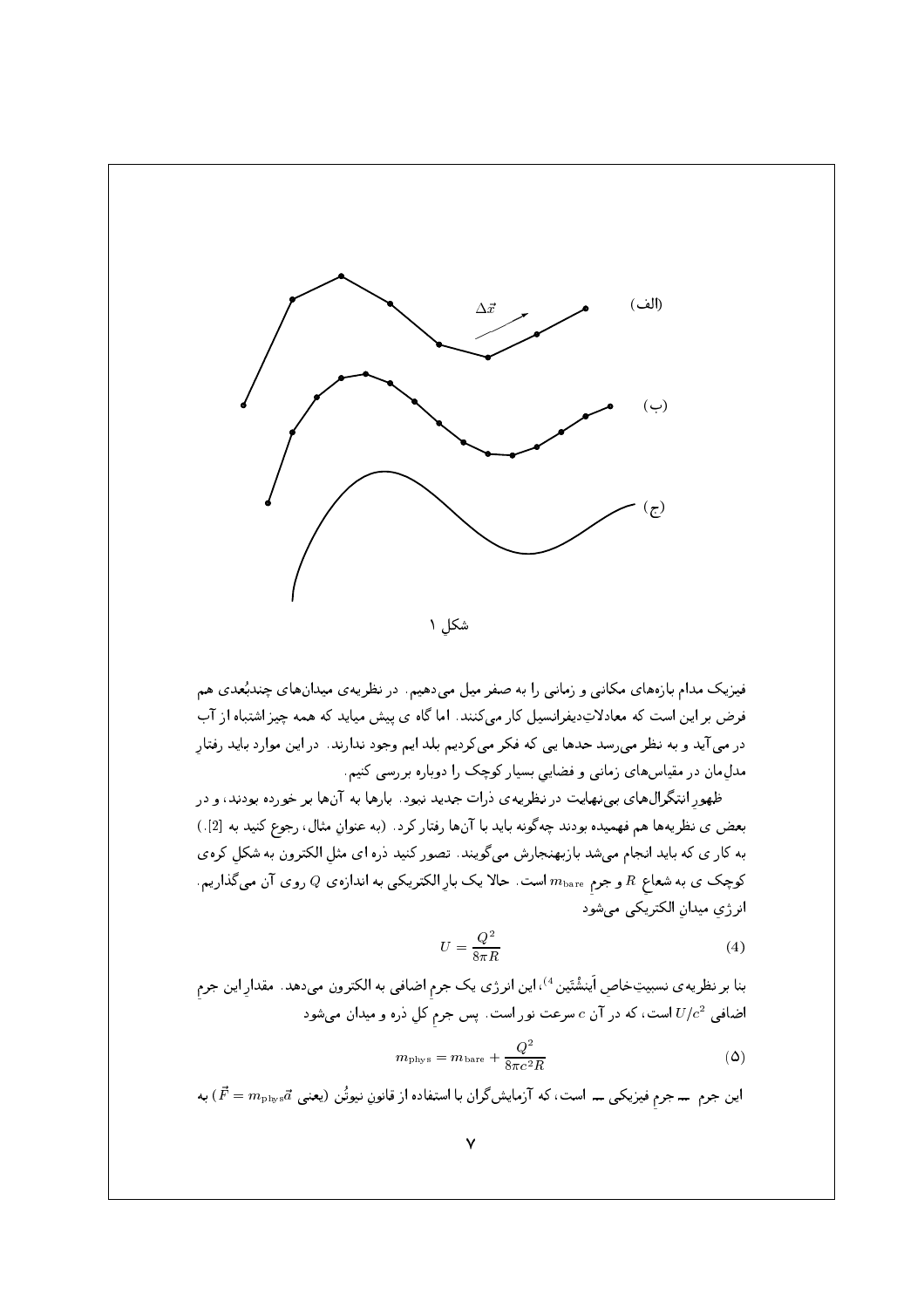دست می آورند. چیز ی که باعثِ نگرانی است این است که مقدار تصحیحجرم الکترون به خاطر بارَش، وقت ی شعاع  $R$  به صفر میل میکند بی نهایت می شود. اما ما می خواهیم  $R$  صفر باشد، چون بر اساس  $R$  نظریه ی نسبیتِخاص اَینشْتَین سرعتِ انتشار نیروهای وارد بر دره باید کمتر از سرعتِ نور باشد، و اگر مخالفِ صفر باشد، بهحسابآوردن این سرعتِانتشار محدود دشوار است. اگر این ذره انعطافپذیر باشد، آنوقت دیگر بنیادی نیست. پس ذرات ی که اندازهیشان غیرصفر باشد پایهی خوب ی برای یک نظریه ی موجوداتِ بنیادی نیستند.

به جز این، پدیدهی دیگر ی هم هست که بار الکتریکی دره را تغییر میدهد. به این پدیده قطبش خلاً میگویند. دربازههای زمانی فوقالعاده کوتاه، افت و خیزهای کوانتمی باعث خلق و در پی آن نابودی زوج دره ـ پاددره میشوند. اگر این درهها بار الکتریکی داشته باشند، آنها یی که بارشان مخالفِ بار ذرهى موردِ نظر ما است به طرفِ اين ذره حركت مى كنند، تا به اين ترتيب بار آن را خنثا كنند. اين یدیده معمولاً خیل ی کوچک است، ولی به هر حال خلاً می خواهد بار درهی موردِ نظر را بیوشاند. یبی آمدِ این پدیدهی پوشاندن آن است که دره ای که بارَش ،Rbare است، در فاصلهی دور شبیهِ دره ای  $R$  دیده میشود که بارَش  $Q_{\rm phys}$  است. رابطه $Q_{\rm bare}$  بینِ  $Q_{\rm bare}$  و  $Q_{\rm phys}$  هم، مثل رابطه $\zeta$  جرمهای ذره به بستهگی دارد. بازبهنجارش بار هم وقت ی شعاع R به صفر میل میکند بینهایت میشود (هرچند این یدیده برای R های مخالفِ صفر معمولاً بسیار کوچک است).

تازه در نیمه ی اول قرن بیستم بود که فیزیکپیشهها در یافتند تنهاخواص قابلسنجش درآزمایش گاهِ ذره اى مثلِ الكترون، جرم فيزيكي  $m_{\rm phys}$  و بارِ فيزيكي  $Q_{\rm phys}$  اند. پس كار ى كه بايد بكنيم اين است که  $R$  را به صفر میل دهیم و  $m_{\rm phys}$  و  $Q_{\rm phys}$  را ثابت نگه داریم. این که در چنین حد ی بر سر  $R$  و یه می آید اهمیت ی ندارد، چون این کمیتها را هرگز نمیتوان مستقیماً سنجید.  $Q_{\rm bare}$ 

البته در این بحث اشکالها یی هم وجود دارد. اگر در معادلهی (5) مقدار  $R$  را به صفر میل دهیم ولی  $m_{\rm phys}$  را ثابت نگه داریم،  $m_{\rm bare}$  باید به منفی بینهایت میل کند. اما آیا ممکن است نظریه ای که در آن جرم درهها منفی است پایدار باشد؟ جواب منفی است، ولی خوش بختانه در نظریه ی کوانتمی به جای معادلهی (5) معادلهی دیگر ی به دست می آید. در نتیجهی آن معادله  $m_{\rm bare}$  به صفر میل میکند نه منفی بینهایت.

# 3 گروهِ بازبهنجارش

روش مدرنِ بحث در موردِ ساختار فاصلههایکوچک انجام تبدیلهای مقیاس، با استفاده از گروهِ بازبهنجارش است، [3] و [4]. این را هم میشود با بررسی معادلهی حرکتِ سیارهها روشن کرد. فرض کنید بازههای زمانبی معین ی به اندازهی  $\Delta t$  بگیریم و معادلهها یی برای جابهجایی  $\Delta x$  در این مدت بیابیم. فرض کنید میخواهیم حدِ 0 → 1⁄2 را به دقت مطالعه کنیم. برای این کار ممکن است ابتدا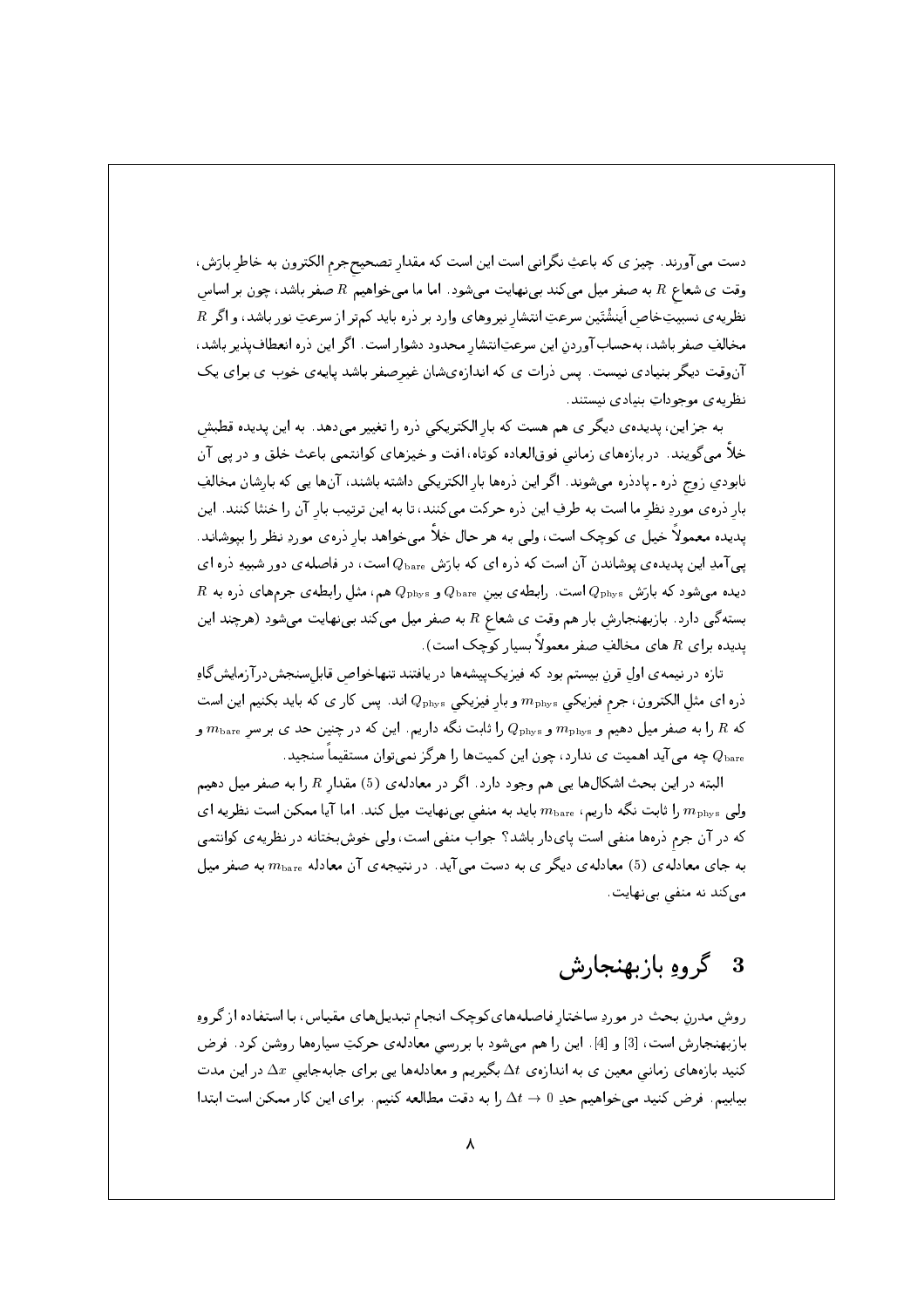تصمیم بگیریم همه ی  $\Delta t$  ها و  $\Delta x$  ها را بر 2 تقسیم کنیم، شکل ۱ (ب). مشاهده می کنیم اگر بازههای اولیه به حدِ کافی کوچک باشند، نتیجهی محاسبه با مقدارهای جدید بسیار نزدیک به نتایج قدیم است. علت این است که در بازههای زمانی کوچک، سیارهها و ماهها بخشهای کوچک ی از مدارشان را طی میکنند که خیلی نزدیکِ خطِ راست است. اگر آنها دقیقاً بر خطِ راست حرکت میکردند تقسیمبر2کردن بازهها هیچ تفاوت ی به وجود نمبی آورد. اما سپارهها روی خطِ راست حرکت مبی کنند، اگر نیرو یی بر آنها وارد نشود. علتِ این که اصولاً کاربردِ معادلاتِ دیفرانسیل برای سیارهها موفق بوده این است که در بازههای زمانبی و مکانبی بسیار کوچک میشود از اثر نیروها (یعنبی برهمکنشها) چشم يوشيد.

در نظریههای کوانتمی میدان برای ذراتِ بنیادی، یاد گرفتهایم چهگونه کار مشابهی بکنیم. باز هم دستگاهِ درههای برهمکنشدار را در بازههای زمانی و مکانی بسیار کوچک بررسی میکنیم. اگر در مقیاسهای بهحدِکافی کوچک بشود از برهمکنش درات چشم پوشید، آنگاه می شود فهمید حدِ بهسمتِصفر این مقیاسها چهطور به دست می آید. در این مقیاسها، چون از برهمکنش میشود چشم پوشید، همه ی ذرهها بی مزاحمت حرکت میکنند و فیزیکِ پدیدهها قابلدرک است. چنین نظریهها یی را می شود بر اساس ریاضیاتِ دقیق ی بنا کرد . می دانیم چه گونه می توان با تقریب زدن فضا و زمان با تقسیمکردنشان به بازههای محدود محاسبه کرد و در پایان حدِ نتیجه را به دست آورد.

اما اینجا وضع چهطور است؟ آیا برهم کنش های ذراتِ بنیادی در مقیاس های به حدِکافی کوچک قابلچشمیوشی است؟ شگفتی یی که فیزیکییشهها باید یاد بگیرند چهگونه با آن کنار بیایند این است: نه قابل چشمپوشی نیستند.

در واقع بسیار ی از نظریهها در مقیاسهای کوچک رفتار بسیار بد ی از خود نشان میدهند. یک سرنمونه ی ساده ی این نظریهها بهاصطلاح مدل تک دست است. (توصیف ی از آن را می شود در [5] ییدا کرد.) در چنین مدل ی یک میدان اسکالر چندمؤلفه ای هست، که از یک قید تبعیت میکند؛ طول كا َش ثابت است :

$$
\sum_{i} |\phi_{i}|^{2} = R^{2} = \text{diag} \tag{6}
$$

در مقیاس طولهای بزرگ، اثر این قید ملایم است، چون افتوخیزهای کوانتمی نسبت به  $R$  کوچک اند. اما در مقیاس طول های کوچک، افتوخیزهای کوانتمی نسبت به  $R$  بزرگ اند و این باعث میشود این اثرهای غیرخطی بسیار شدیدتر احساس شود. پس چنین نظریه ای در مقیاس طول های کوچک برهمکنشهای قوی دارد و برعکس. پس چنین نظریه ای در مقیاسطولهای بینهایتکوچک بیمار است، و این مدل برای توصیفِ درست ی از ذراتِ بنیادی مناسب نیست. از جملهی دیگر مدلها یی که رفتار مقیاس کوچکِ بد ی دارند، مدل قدیمی برهمکنش چهارفرمیونی برای برهمکنشهای ضعیف است، و نیز بیشتر مدلها یی که قرار است شکل کوانتمی نظریه ی گرانش اینشْتَین باشند.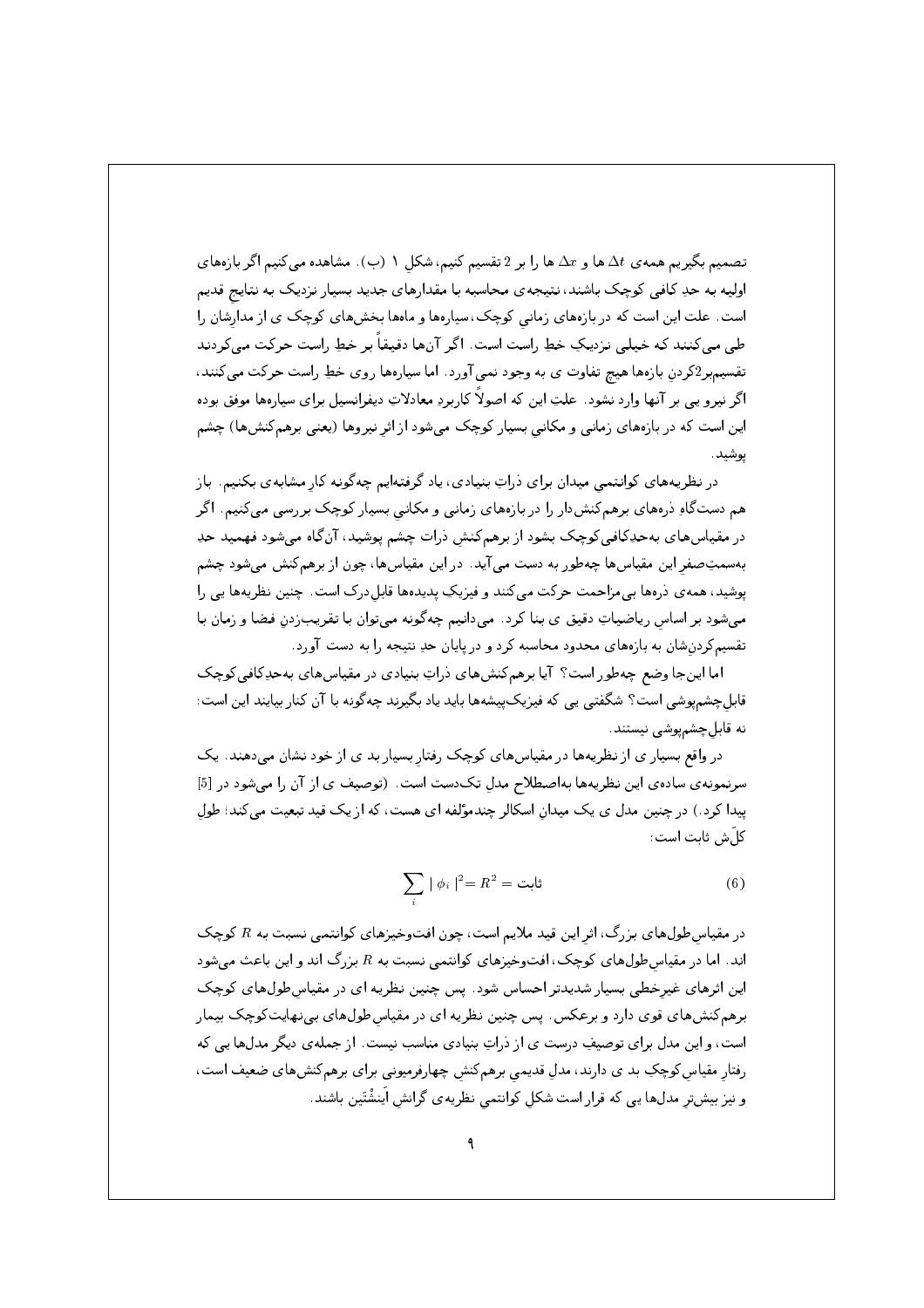

شکل ۲: مقیاس بندی شدتِ جفتش بر حسب تغییراتِ مقیاسفاصله، (الف) برای نظریههای  $\lambda \phi^4$  و کیوایدی، (ب) برای نظریههای یانگ ـ میلز

اما بعض ی از مدلهای بهدقتطراحی شده آنقدرها هم بد نیستند. از جمله، مدل ی با ذراتِ بی اسپین، که برهمکنش میدانشان (¢) تنها به شکل جملهی  $\lambda \phi^4$  در لاگرانژی است؛ و مدل ی که در آن ذراتِ باردار از طریق معادلاتِ مَکسول برهمکنش دارند (کوانتم|لکترودینامیک، کیوایدی). به طور  $2$  کلبی مقیاس فاصله را به شکل پارامتر ی به اسم  $1/\mu$  میگیریم. یک تبدیل مقیاس به اندازهی ضریبِ به معنى افزودن  $\ln 2$ ابه  $\ln \mu$  است. اگر مقیاس طول  $\Delta x$  باشد، آنگاه

$$
\mu \frac{d}{d\mu} \Delta x = -\Delta x \tag{7}
$$

طی دههی 1960، معلوم شد در همهی نظریههای موجود در آن زمان پارامترهای برهمکنش ـــ مثلاً ضریب ۸ در نظریه ی  $\phi^4$  یا ضریب  $e^2$  در کوانتمالکترودینامیک برای الکترونها یی که بارشان  $e$  است ـــ بر حسبِ u تغییر میکنند و تغییراتِشان تابع ی مثبت است، [6]. به این تابع تابع  $\beta$  میگوید:

$$
\mu \frac{d}{d\mu} \lambda = \beta(\lambda) > 0 \tag{8}
$$

از مقایسه ی این رابطه با معادله ی (7) دیده می شود  $\lambda$  با کاهش  $\Delta x$  زیاد می شود.

 $\lambda^2$  در مدلهای بسیارخاص ی که از آنها نام بردیم، رفتار تابع  $\beta(\lambda)$  در $\lambda$  های کوچک به شکل  $\lambda$ است، که البته آنقدر کوچک است که وقت ی از یک مقیاس به مقیاس دیگر ی می رویم، جفتیدهگی فقط اندک ی تغییر میکند. این باعث میشود هر چند در مقیاسهای هرقدرکوچک هم برهمکنش وجود دارد، این برهمکنش مضر نباشد. نتیجه این که این نظریهها بازبهنجارش پذیر اند. اگر بسطِ اختلالی برای ۸ های کوچک را به کار ببریم، ضریبِ هر جملهی بسط به طور یکتا تعریف میشود. این ممکن است ما را اغوا كند كه چنين نظريهها يي مشكل واقعي ندارند.

اما آن موقع بسیار ی از متخصصهای این زمینه به علتِ محکم ی نگران بودند: اگر  $\beta$  مثبت باشد، آن گاه مقیاس ی وجود خواهد داشت که در آن شدتِ جفتیدهگی درات واگرا میشود. در این حالت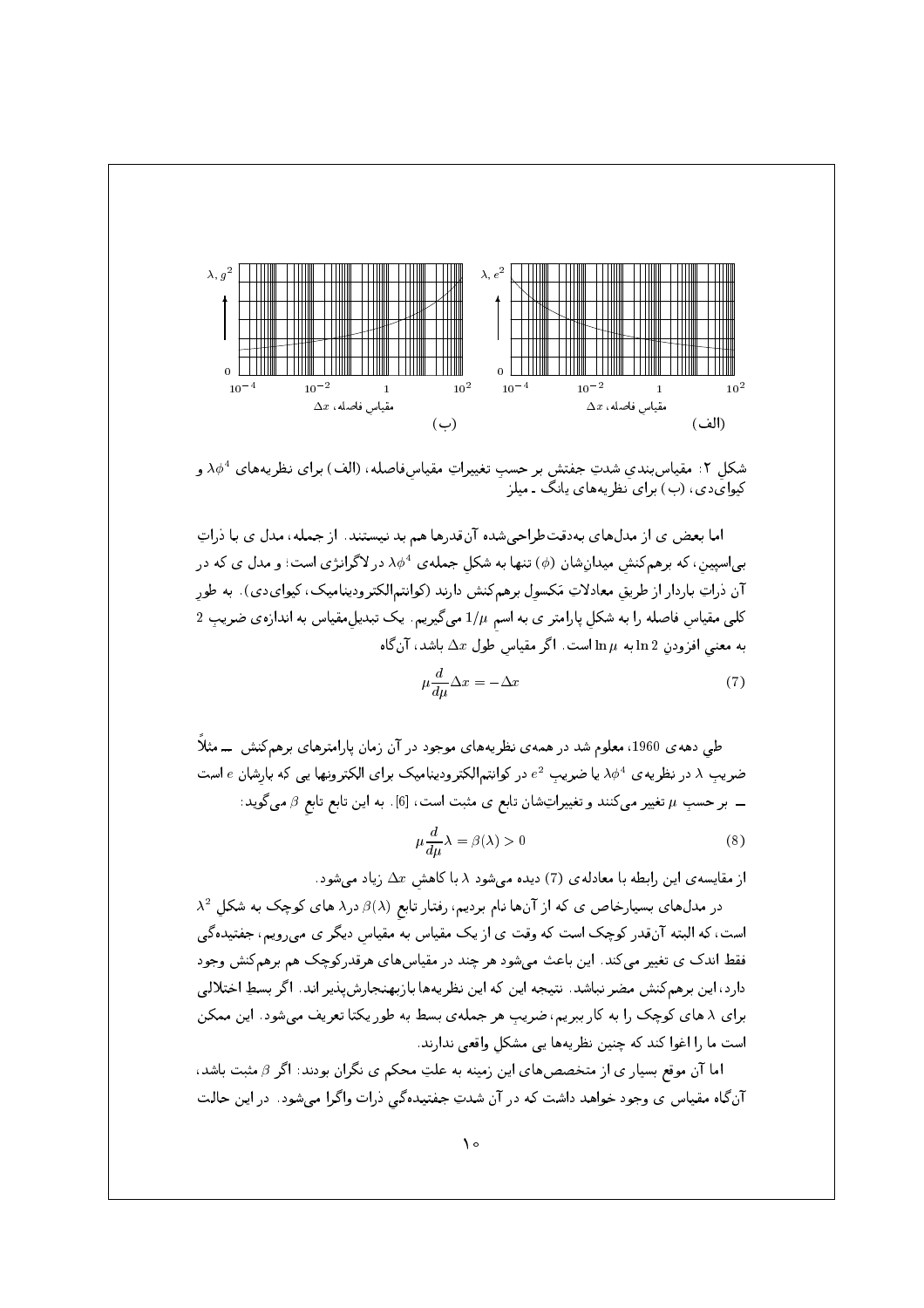ے شکلِ ۲ (الف)  — جواب معادلەى (8) مىشود
$$
\lambda(\mu) = 1/(C - \beta_2 \ln \mu), \qquad \text{if } \beta(\lambda) = \beta_2 \lambda^2 \tag{9}
$$

 $\mu=1$  در این معادله  $C$ یک ثابتِ انتگرال گیری است. اگر  $\lambda(1)$  مقدار  $\lambda$  ای باشد که در مقیاس  $1=1$ سنجیده  $\mu = \mathcal{O}\{\exp[1/(\beta_2\lambda(1))]\}$ می شود، آن گاه (1/ $\lambda(1)$  .c = 1/ $\lambda(1)$  میشود، آن گاه شدیداً بزرگ می شود . از آنجا که برای (1)X کوچک، این مقیاس به شکل نمایی از ما دور است، مشکل در فرمول بندی اختلالی دیده نمی شود، اما معلوم شد اگر ۸ خیلی کوچک نباشد ـــ مثل نظریههای واقعی فیزیک ی ـــ در مقیاس معین ی مشکل واقعی خواهیم داشت. پس این نتیجهگیری دور از عقل نبود که این نظریههای میدان کوانتمی بیمار اند و برای توصیفِ نظریههای ذرات باید دنبال روشهای دیگر ی بود . من به علتِ سادهای هرگز چنین نگرانیها یی نداشتم. در 1971، محاسباتَم دربارهی خواص مقیاسبندی نظریههای میدان را انجام دادم و اولین نظریه ای که به آن پرداختم نظریه ی پانگ ـ میلز بود. یافتههای من ۔با نمادگذاری مدرن ۔ این بود که برای چنین نظریهها یی

$$
\beta(g^2) = Cg^4 + \mathcal{O}(g^6), \qquad C < 0 \tag{10}
$$

به شرط ی که تعداد گونههای فرمیونی کمتر از 11 اِبرای (SU(2) یا 16 اِبرای (SU(3) باشد. این محاسبه ـــ که در اولین مقالهی من در موردِ نظریههای یانگ ـ میلز جرمدار [7] به آن اشاره شده ـــ هرچند از نظر فنی ظرایف ی دارد از نظر مفهومی چندان مشکل نیست. آن موقع احتمالاً نمی;توانستم تصور کنم چه گنج ی در اختیار دارم. هیچ یک از متخصصها هم نمیدانست ممکن است  $\beta$  منفی شود، چون آنها همیشه خودِشان را به مطالعهی فقط نظریههای میدان اسکالر و کوانتمالکترودینامیک محدود کرده بودند، که در آنها  $\beta$  مثبت است.

#### مدل استاندارد  $\overline{4}$

اگر می خواستیم مشکل بی نهایتهای حاصل از محاسباتِمان در مورد فرآیندهای برهمکنش ضعیف را حل کنیم، مجبور بودیم واردِ چالش ی برای یافتن مدل ی برای برهمکنشهای ضعیف شویم، که در مقیاس طول های بزرگ به شکل درست ی با نیروهای الکترومغناطیسی مخلوط شود، اما در فاصلههای کوچک به حدِ کافی ضعیف باشد. راوحل استفاده از شکستِ خودبهخودی تقارن بود. به بیان دقیقتر، به سازوکار تولیدِجرم ی که در اینجا موردِ بحث است نباید شکست خودبهخودی تقارن گفت. چون در این نظریهها خلاً تقارن پیمانهای را نمیشکند. تقارن پنهان عبارتِ مناسبتر ی است [8]. ما به این سازوکار، سازوکار هیگز میگوییم. در این سازوکار میدان ی به کار میرود که با خودَش برهمکنش ی از درجهی چهار دارد، ولی جملهی جرمیَش منفی است. بنابراین در حالتِ با انرژی کمینه مقدار میدان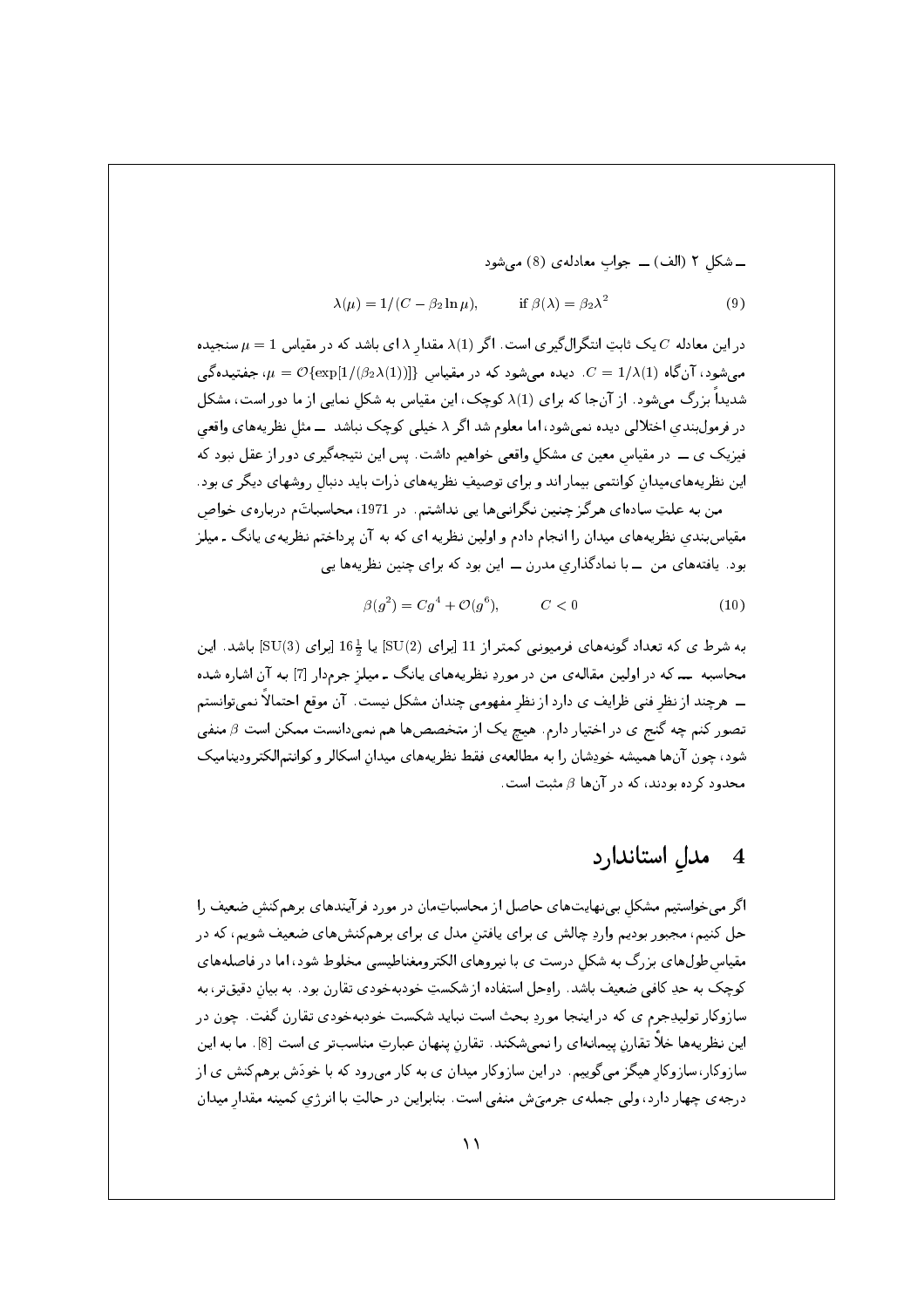غیرصفر است. این را که از چنین میدانها یی میشود برای جرمدارکردن ذرات برداری استفاده کرد، از پیش میدانستند. اما در منابع علمی به طور وسیع به آن نپرداخته بودند. این را هم میدانستند که با استفاده از این روش میشود مدل معقول ی برای برهمکنشهای ضعیف ساخت. البته آن موقع فکر می کردند این مدلها زشت اند و هنوز نمی دانستند اینها تنهاراوحل مسئلهىمان اند.

این مدلهای دوبارهجانگرفته، هم نوع جدید ی از برهمکنشهای ضعیف را پیشبینی کردند ـــ که تا آن موقع ناشناخته بود ــــ و هم یک ذره ی اسکالر جدید را (بُزون هیگز، [9] تا [11]). تنها چند سال طول کشید تا وجودِ این برهمکنش&نعیفِ جدید ـــ برهمکنش جریانخنثا ـــ با آزمایش تأیید شد، اما تا زمان نوشتن این متن، بُزون هیگز همچنان فراری است. بعض ی از پژوهشگران شک دارند که اصولاً چنین دره ای وجود داشته باشد. اگر چنین باشد، به جای میدان هیگز باید یک میدان تکدست بگیریم ۔ میدان ی که طولَش ثابت است. همچنین میتوان گفت این معادل است با حالتِ حدی یی که در آن جرم هیگز به بینهایت میل کند. دره ای با جرم بینهایت را نمیشود تولید کرد، و به همین علت است که چنین دره ای پیدا نشده است. اما چنان که قبلاً دیدیم، نظریههای تکدست رفتار کوچک مقیاس بد ی دارند. میشود این طور گفت که شدتِ برهمکنش در فاصلههای کم با جرم هیگز متناسب است؛ اگر این جرم را بی نهایت بگیریم، رفتار کوچک مقیاس نظریه غیرقابل کنترل می شود. چنین مدلها یی عملاً کار نمیکنند. شاید آزمایشگران نتوانند ذرهی هیگز را تولید و آشکار کنند. اما یی آمدِ چنین چیز ی آن است که برای توصیفِ ساختار کوچک مقیاس نظریه ی کاملاً جدید ی لازم است. نامزدها یی برای چنین نظریهها یی پیش نهاده اند. اینها فعلاً چندان جذاب به نظر نمیرسند، اما کس ی چه می داند، شاید این به خاطر محدودیتهای فعلی دانش مان است. نظریههای جدید هم وجودِ تعدادِ زیاد ی دروی تاکنون&شناخته را پیشبینی میکنند، و آزمایشگران از کشف و بررسی چنین چیزها یی خوشحال خواهند شد. در این مرحله نمی شود عقب نشینی کرد. یا هیگز یا درههای دیگر ی منتظر كشفشدن اند، شايد هم خيل ي زود (مثلاً [12] و [13]).

در موردِ برهمکنشهای قوی هم همین روش کار میکند، اما نتیجهی استدلالها خیل ی متفاوت است. به خاطر رفتار خوبِمقیاسبِندی در نظریههای پیمانهای خالص ـــ شکل ۲ (ب) ـــ می شود مدل ی ساخت که در آن برهمکنش در مقیاسطولهای بزرگ به طور نامحدود قوی میشود، اما در فاصلههای کوچک به صفر کاهش مه پیابد (هر چند فقط به طور لگاریتمی). چنین نظریه ای می تواند نیروهای پیونددهندهی کوارکها را توصیف کند. معلوم شد مقدار این نیروها در فاصلههای بسیار بزرگ ثابت خواهد شد، در حال ی که نیروهای کولنی با قانون عکس مجذور فاصله کوچک میشوند. یس کوانتمکرُمودینامیک ـــ یک نظریه ی یانگـــ میلز با گروهِ پیمانهای SU(3)ـــ میتوانست نامزدِ مناسب ی برای نظریهی برهمکنشهای قوی باشد. این نظریه تنهامدل مُجاز ی است که در آن شدتِ جفتیدهگی بزرگ است و با این حال ساختار کوچکمقیاس آن تحتِ کنترل است.

بر خلافِ نیروهای قوی، با افزایش فاصلهی بین ذرههای دارای برهمکنش ضعیف، نیروی ضعیفِ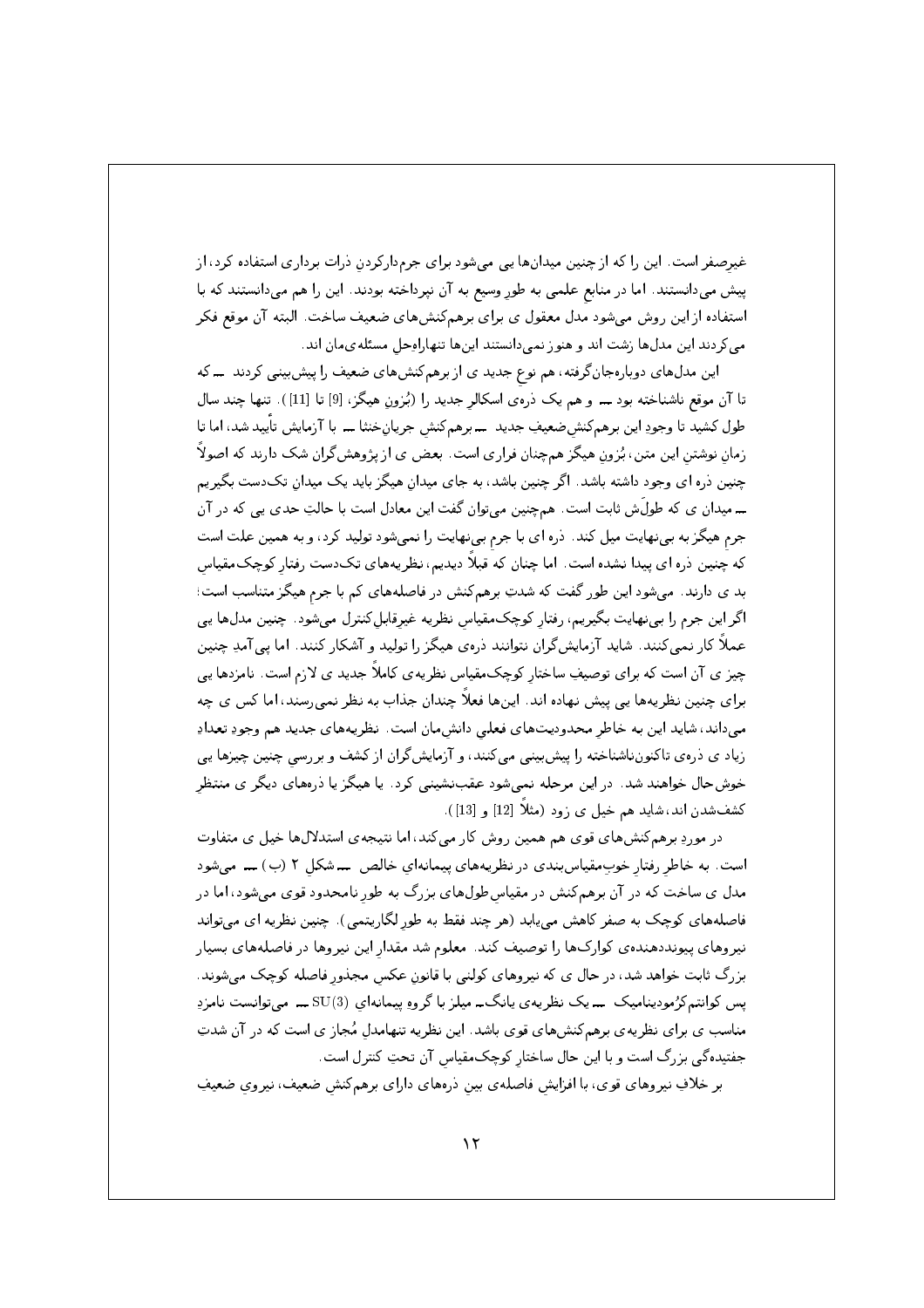بین آنها به طور نمایی کم می شود. با نظریههای پیمانهای می شود مدلها یی ساخت که رفتارشان در فاصلههای کوچک از نظر فیزیکی قابل قبول است، و رفتار نیروهای شان در فاصلههای بزرگ به شکل یک ی از این سه حالتِ متفاوت است.

- (١) نیرو به طور نمایی کم میشود، مثل برهم کنشهای ضعیف؛ (٢) نيرو با قانون عكس مجذور فاصله كم مى شود، مثل الكترومغناطيس؛ يا
	- (۳) نیرو به مقدار ثابت ی میل میکند، مثل برهمکنشهای قوی.

در حال حاضر، مدل استاندارد دقیقترین مدل ی است که طبیعت را توصیف میکند. این مدل دقیقاً بر اساس قاعدههای شکل ۳ ساخته شده است. اصول کارمان این است که دادهها یی که از طریق آزمایش در بارهی ذراتِ بنیادی به دست آمده، به رفتار فاصلههایبزرگِ این ذرات مربوط است. ساختار فاصلههاي كوچكِ نظريه را به عنوان اصل وارد مي كنيم و تقاضا مي كنيم اين ساختار تا آنجا كه ممكن است منظم باشد، بی آن که اصول ی مثل برآوردن کامل علیت و لُرنتس ناوردایی را نقض کند. نه تنها یبی آمدهای چنین مدلها یبی را به دقت میشود محاسبه کرد، بلکه معلوم میشود طبیعت واقعاً این طور ساخته شده است. از جهات ی به نظر می رسد این نتیجه زیادی خوب است، بهتر از آن که درست باشد. حدس می;نیم تعدادِ زیاد ی ذره و نیرو وجود دارد، که هنوز نتوانسته ایم در مدل استاندارد جایشان بدهیم، و ساختار فاصلههای کوچکِ مدل استاندارد به اصلاح نیاز دارد . در ادامه دلیلهایمان برای این ادعا را بهاختصار می آوریم.

#### شتاب دهندههای آینده  $\mathbf{5}$

نظریهپردازان بسیار مشتاق اند همهی چیزها یی که میخواهند در موردِ ساختارهای فاصلههای کوچک بدانند را با تفکر محض و بر اساس اصولِ بنیادی به دست آورند. متأسفانه بینش کنونی ما به طور ناامیدکننده ای کم است، و تنهاچیز ی که داریم، مشت ی حدس پراکنده است. مطمئناً آیندهی این رشته هنوز به گسترده گی به بینش ها یی بسته گی دارد که باید از آزمایش های جدید به دست آیند.

آزمایشهای کنونی در برخورددهندهی بزرگِ الکترون پزیترون <sup>5)</sup> (لِپ) در سِرن <sup>6</sup>) دارد تمام میشود. [در زمانِ ترجمه تمام شده است، مترجم.] در این آزمایشها سنجشهای دقیق ی انجام شد که نه تنها تأییدِ زیبا یی بر مدل استاندارد اند، بلکه راه ی برای برونیابی رفتار انرژیهای زیاد هم فراهم میکنند. این یعنی میتوانیم به ساختارها در کوچکترین فاصلههای فعلاقابلدسترس هم نظری بیاندازیم. مهمترین نتیجه این است که این ساختارها هموار اند و برهمکنشهای جدید ی آشکار نشده است. این نشان میدهد جرم هیگز خیلی زیاد نیست و انگیزه ای است برای ادامهی کوششهای تجربی د, ,اه کشف آن.

در آینده ی نزدیک هم انتظار میرود نتیجههای تجربی جالب ی به دست آید، ابتدا از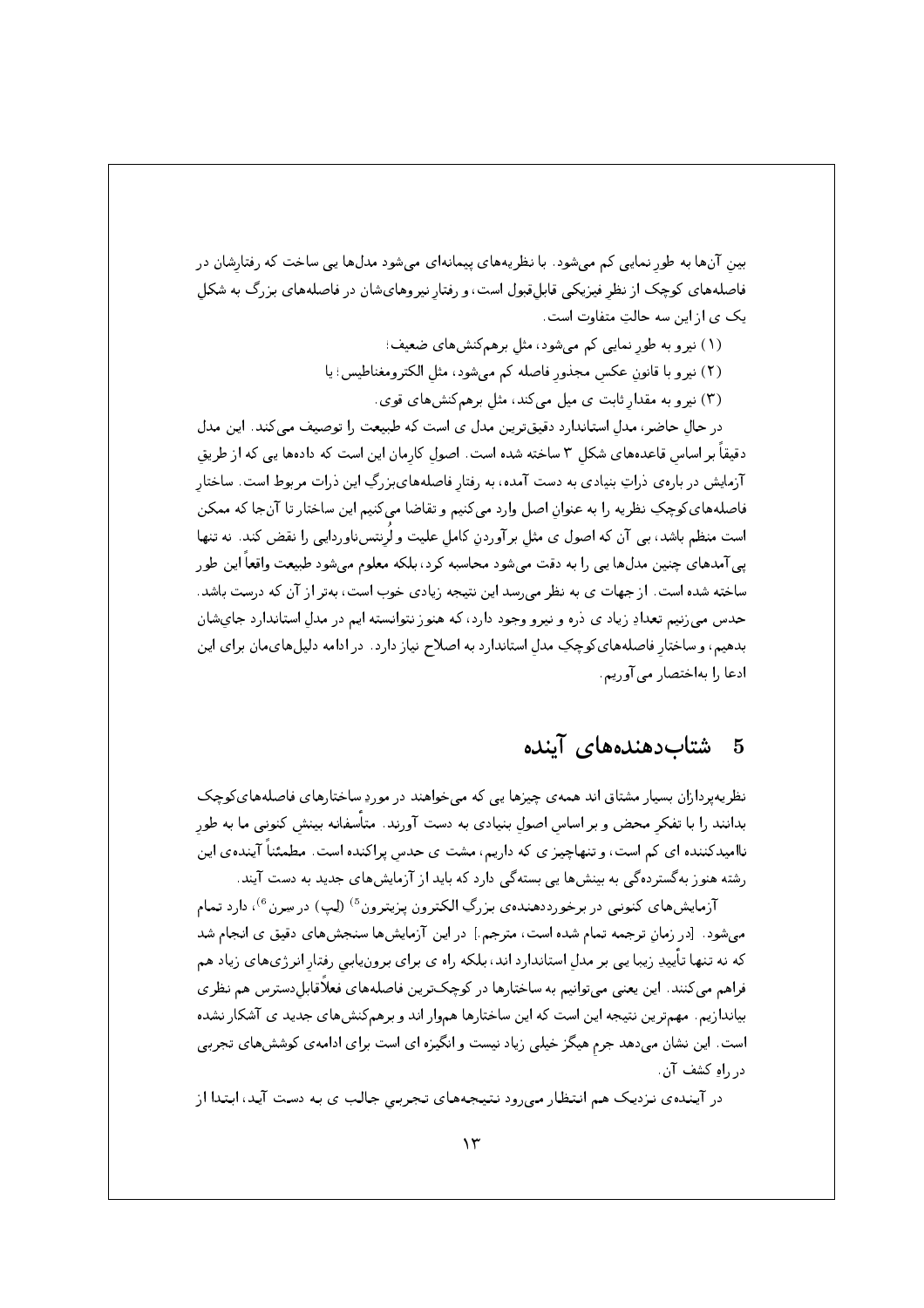

برخورددهنده ی تِواتْرون <sup>7)</sup> در فِرمیلَب در نزدیکی شیکاگو، و سپس از برخورددهنده ی هادرونی بزرگ <sup>8)</sup> (ال|جسی) در سِرن. بخش مهم ی از کار هر دو شتابدهنده، تلاش برای یافتن دروی فراری هیگز است. این که کدامشان اول هیگز را کشف میکنند، به جرم هیگز و پارامترهای دیگر آن بستهگی دارد، که مقدارشان را هنوز دقیقاً نمیدانیم. از تحلیل دقیق دانستههای کنونیمان چنین بر می آید که به احتمال قابل ملاحظه اي فِرميلَب<sup>9)</sup> اولين آشكار كنندهي هيگز خواهد بود . الاچسي، تقريباً بهيقين نه تنها اين ذره را آشکار خواهد کرد، بلکه بسیار ی از خواص آن از جمله جرمَش را هم با دقتِ زیاد ی خواهد سنجید. اگر ذرههای اَبَرتقارن هم وجود داشته باشند، الJچسی برای آشکارکردنِشان در موقعیتِ خوب ی است. سنجشهای ال|چسی قرار است کم ی پس از سال 2005 شروع شود.

اما این دستگاهها هم ـــ هر چند ساختارها یی را آشکار میکنند که تا کنون دیده نشده ـــ محدودیتها یی دارند. کار آنها درست جا یی تمام میشود که نظریههای ما تازه جالب میشوند و نیاز به پیشتررفتن احساس میشود. مثل گذشته، دو انتخاب داریم: برخورددادن هادرونها ــــ مثلاً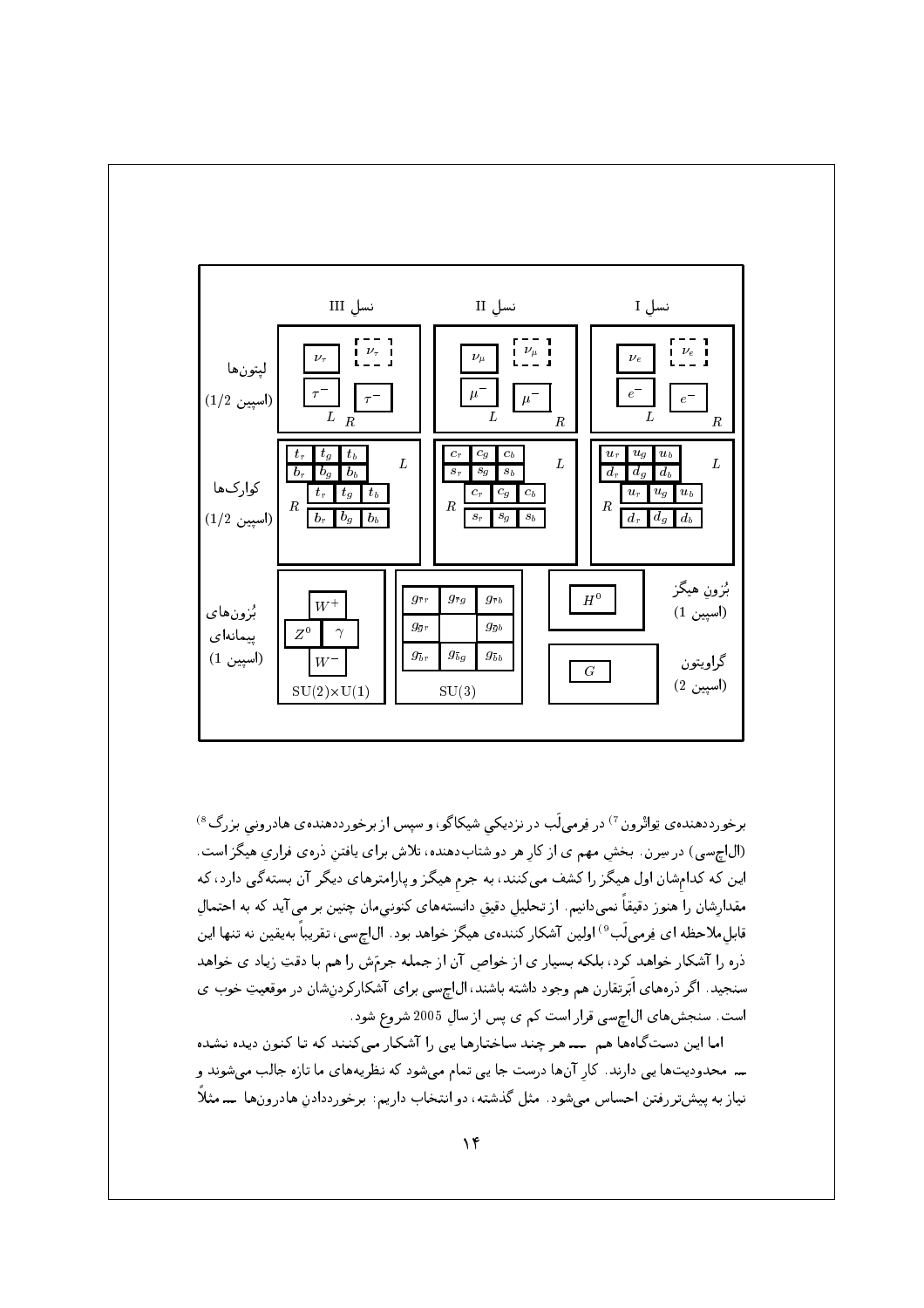پرتون با پادپرتون ــــ با این مزیت که به خاطر جرم زیادِ هادرونها میشود به انرژیهای بیشتر ی رسید، یا برخورددادن لیتونها ــــ مثلاً برخوردِ  $e^+$  و  $e^-$ ـــ با این مزیت که به خاطر نقطهایبودن لیتونها علامتهای حاصل از برهمکنش آنها برای سنجشهای دقیق مناسبتر است [14]. البته باید هر دو روش را به کار برد. یک طرح جاهطلبانهتر برخورددادن میونها است ــ برخورددادن +n به -n. اینها لپتون اند، اما جرمشان زیاد است. اما برای این کار باید مشکلاتِ فنی زیاد ی حل شود. برای شتابدادن به ذرات تا انرژیهای هر چه بیشتر، دستگاههای بسیار بزرگ ی لازم است. بهویژه الکترونهای پرانرژی را بهسختی می شود در مسیرهای دایرهای گذاشت. به همین علت طراحی شتابدهندههای آینده بیش تر متمایل به شتاب دهندههای خطی است تا شتاب دهندههای دایرهای . یک خاصیتِ جالب این شتابدهندههای خطی این است که در آیندهی دورتر می شود بزرگترشان کرد.

اميدوار ام در آينده، كوشش و شور براي طراحي و ساختِ چنين دستگاهها يپي كم نشود. تا آنجا که ممکن است باید از همکاری بینالمللی استفاده کرد. یک پیشنهاد اِلْیزاترون <sup>10)</sup> است [15]. این دستگاه یک تونل دایرهای غول $بیکر است، که با آن میشود به انرژیهای عظیمی ی رسید. با این$ دستگاه میشود حدِ تفکیکِ فضایی را صد بار بهتر کرد . چیز ی که مرا نگران میکند این است که عملاً یک گروه یا یک ملت پیش قدم می شود و سپس از گروهها و ملتهای دیگر می خواهد به طرح بیپوندند، اما نه در طراحي بلكه بيشتر در دادنِ كمكِ مالي. بر من واضح است كه بهترين همكاري بينالمللي وقت ی به وجود می آید که همهی همکاران از اولین مراحل کار درگیر آن باشند. بهترین موفقیتها در مؤسسهها یبی به دست می آید که نزدیکترین تقریب به بهاصطلاح دستگاهِ جهانبی اند. سِرن مدعبی است چنين چيز ي است، و در واقع علتِ موفقيتِ زيادِ آن هم همين بوده است. اميد كه در آينده هم این موفقیت ادامه پیدا کند. متأسفانه در اسم سِرن هنوز حرفِ ای (E) ـــ مخففِ اروپا ـــ دیده میشود . این ای باید به همان اندازهی ان (N) ـــ مخففِ هستهای ـــ بی معنی شود . (مدتها است فیزیک ی که در سِرن به آن میپردازند فیزیکِ هستهای نیست بلکه فیزیکِ زیرْهستهای است.) منظورَم این نیست که اسم سِرن را عوض کنند، بلکه این که اسم سِرن تنها باید یادآور تاریخچهی پربار آن باشد.

#### ورای مدل استاندارد 6

طرحهای علمی دیگر ی هستند که همین قدر جالب اند و ماهیتاً چندملیتی اند: طرح ی برای ساختِ باریکهی نوترینو یی که از یک طرفِ زمین واردِ آن شود و در طرفِ دیگر آشکار شود. به این ترتیب میشود اثر نوسانهای ظریفِ نوترینو به خاطر جرم کوچکِ آن بر تبدیل یک نوع نوترینو به نوع ی دیگر را بررسی کرد . ساختِ دستگاههای جهانی رقابت را حذف نخواهد کرد . اما رقابت، به جای این که بین ملتها باشد بین گروههای مختلف ی خواهد بود که برای یاسخ به پرسشهای فیزیک دستگاهها و رهیافتهای مختلف ی به کار می برند.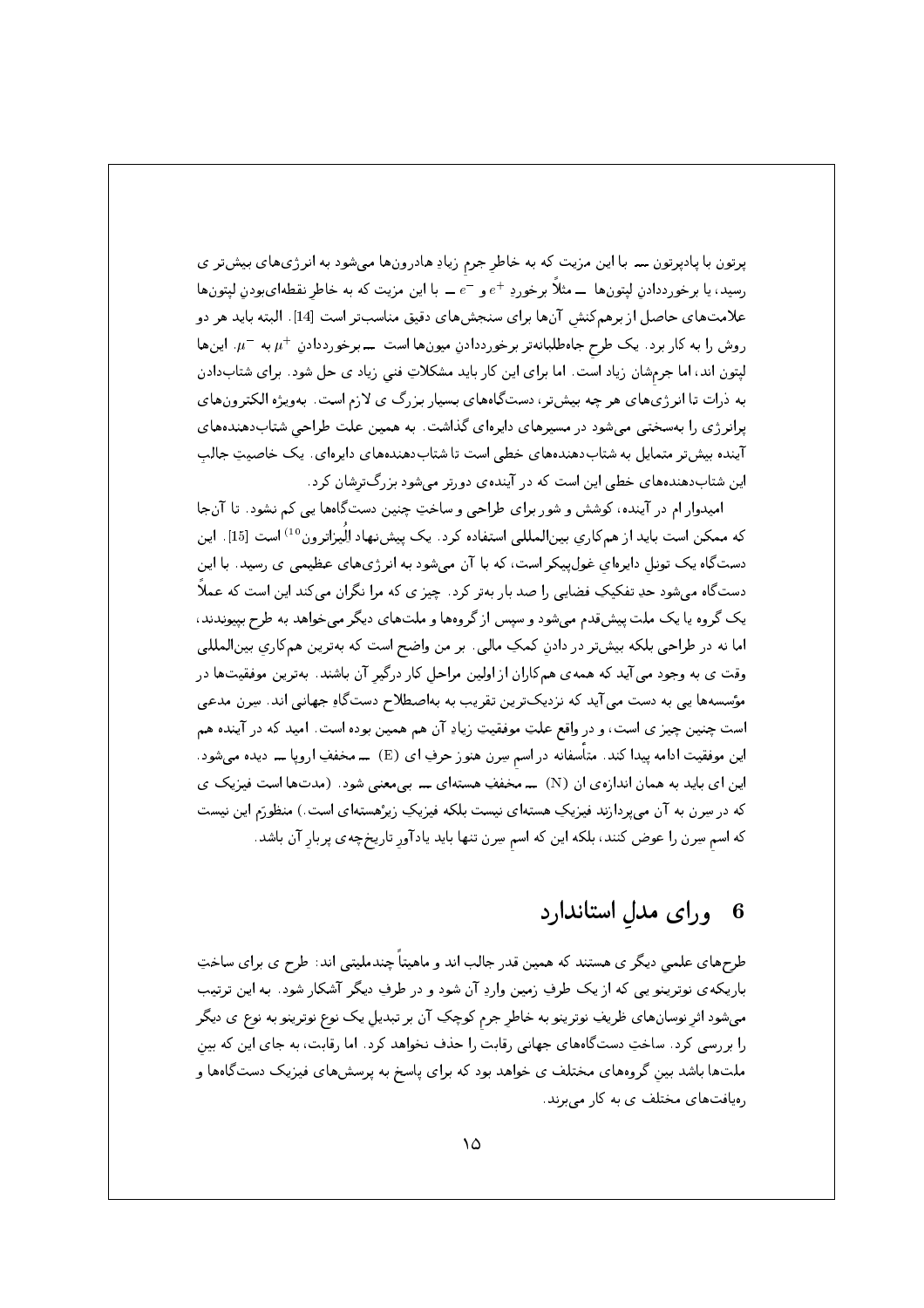جالبترین و مهمترین آزمایشها آنها یی اند که خروجی شان را به دقت نمی توانیم حدس برنیم. وضعیتِ آرمایشهای ال|چسی در آیندهی نزدیک دقیقاً همین است. چیز ی که می دانیم این است که مدل استاندارد به شکلفعلیَ ش نمی تواند کاملاً درست باشد، هر چند برهمکنشهای آن در مقیاس طولهای فوقالعاده کوچک هم ضعیف میمانند. ضعیفبودن برهمکنشها در فاصلههای کوچک کافی نیست؛ مقدار معین ی پایداری هم می خواهیم. بیایید دوباره مانستهگی حرکتِ سیارهها بر مدارهایشان را به کار ببریم. بر این تأکید کردیم که در یک بازهی زمانی بسیار کوچک، نیروهای وارد بر سیارهها اثر ناچیز ی بر سرعتِشان دارند، چنان که سیارهها طی این بازه تقریباً بر یک خطِ راست حرکت میکنند. در نظریههای کنونیمان، وضع این است که گویا در بازههای زمانی کوچک چندین نیروی بسیارقوی به سیارهها وارد میشود، اما به علت ی این نیروها هم دیگر را خنثا میکنند. نیروی برآیند چنان ضعیف است که اثرَش بر سرعتِ سیارهها تنها پس از گذشتِ زمان زیاد ی مدروزها، هفتهها، ماهها ـــ آشکار می شود. اما در چنین وضعیت ی باید علت ی برای این خنثاشدن نیروها درمقیاس های زمانی كم ييدا كرد. فعلاً وضعيتِ ذراتٍ بنيادي شبيهِ اين است كه خنثاشدن اين نيروها صرفاً تصادفي است. این تصادف غیر قابلتوضیح است. در طبیعت هیچ مثال دیگر ی از این نوع نمیشناسیم ـدستِکم با این مقیاس ـــ پس معقول است به این فکر بیفتیم که مدل استاندارد ساختار واقعی فاصلههایکوچک را بهدقت بیان نمی کند، بلکه تعدادِ زیاد ی ذره و نیروی دیگر در کار اند، که ماهیتِشان هنوز روشن نیست. این ذرهها و نیروها در یک الگوی تقارنی جدید قرار میگیرند، و همین تقارن است که خنثاشدن نیروهای فاصلههای کوچک را توضیح میدهد.

عموماً معتقد اند جذابترین سناریو در این مورد مدل ی همراهِ اَبَرتقارن است. اَبَرتقارن درههای فرمیونبی ۔با اسپین برابر با یک عددِ صحیح به اضافه ی یک دوم ۔ را به ذرههای بُزونبی ۔با اسپین صحیح\_ مربوط میکند. (دربارهی اَبَرتقارن منابع زیاد ی وجود دارد. مثلاً رجوع کنید به مجموعهی مقالههای [16].) اگر برهمکنش ذرههای بنیادی ضعیف باشد، این تنهاتقارن ی است که با آن میشود کارهای لازم را در حضور میدانهای اسکالر ی که سازوکار هیگز را ایجاد میکنند انجام داد. اما اگر برهمکنشها بالاخره قوی شوند، سناریوهای دیگر ی مطرح میشوند. در این حالت ممکن است چیز ی که نقش ذرهی هیگز را بازی میکند دیگر موجودِ بنیادی یی نباشد بلکه مرکب باشد، چیز ی شبیهِ زوج کویر ـــ الکترونهای مقید به هم ـــ که در جامدهای فراسرد سازوکار هیگز را اجرا میکنند و به اَبَررسانی منجر میشوند. چون چنین پدیدهها یی در فیزیک شناخته شده اند، نمیتوان از این سناریو بهسادهگی چشم پوشید. اما چون فعلاً هیچ شاهد ی برای وجودِ یک برهمکنش جدیدِ قوی در مقیاسانر ژی TeV وجود ندارد، بیشتر پژوهش گران نظریه ی هیگز حالتِمقید را دوست ندارند. یکی از مشکلاتِ سناریوی اَبَرتقارن، سازوکار شکستِ اَبَرتقارن است. چون در مقیاسها یی که آزمایشهای کنونی انجام می شود اَبَرتقارن دیده نشده، پس این تقارن شکسته است. فرض بر آن است که این شکست نَرم است، یعنی اثر آن فقط در فاصلههای بزرگ دیده می شود، و تنها در مقیاس طولهای بسیار کوچک است که می شود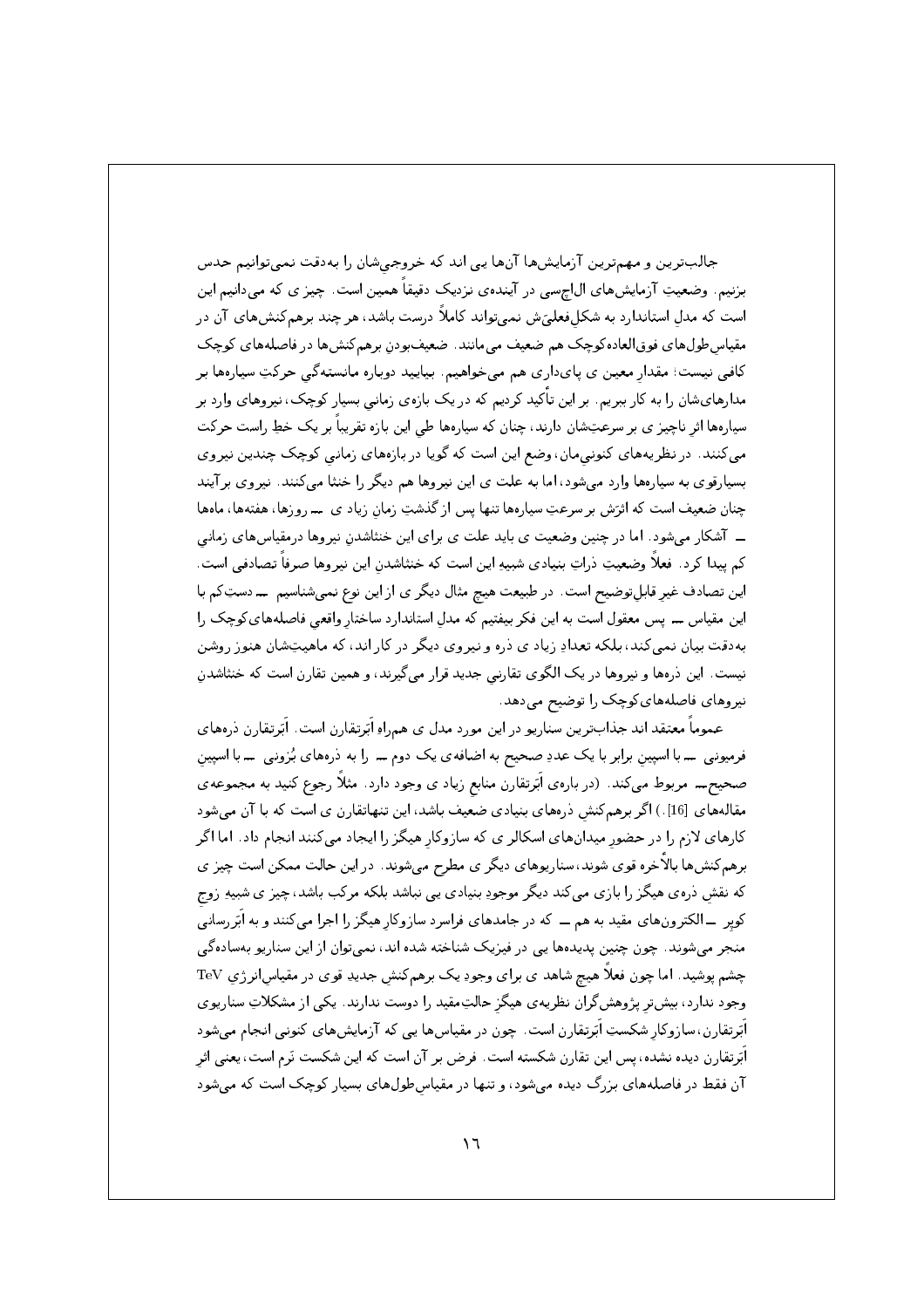این تقارن را دید. از نظر ریاضی چنین چیز ی ممکن است، اما هنوز هیچ توضیح فیزیکی قانع کننده ای برای آن وجود ندارد. تنهاتوضیح، ممکن است از یک نظریه در مقیاس طولهای باز هم کوچک تر بیاید، .<br>مقیاسها یی که در آن نیروهای گرانشی هم مهم می شوند.

تا اوایل دههی 1980، نویدبخشترین مدل برای نیروهای گرانشی یک شکل اَبَرمتقارن گرانش بود: اَبَرِگرانش (16] جلدِ 2). آن موقع به نظر می رسید بی نهایتها یی که در گرانش معمولی رفع نشدنی اند، در اَبَرِ گرانش حذف می شوند. اما عجیب این که به نظر می رسید کنترل بی نهایتها به خاطر افزایش تقارن است نه به خاطر بهترشدن ساختار فاصلههای کوچکِ نظریه. ثابتِ نیوتُن در این نظریهها ــــحتا اگر با یک میدان دیلاتون کنترل شود ـــ بُعددار است، که باعث میشود برهم کنشهای قوی در مقیاسطول های کوچک خارج از کنترل بمانند. چون ساختار فاصلههایکوچکِ نظریه بهدرستی فهمیده نشده بود، تقریباً غیرممکن به نظر میرسید از آن نتایج ی بیرون بیاید که بتواند چیز ی در بارهی واقعيتهاي تجربي جهان ما بگويد.

به دنبال آن دوره ای آغاز شد که حدسهای گستاخانهتر ی در بارهی ماهیتِ نیروی گرانش را در بر داشت. محبوبترین و بالقوه قویترین نظریه در این مورد ـــ با فاصلهی زیاد ی با نظریههای دیگر ـــ نظریه ی اَبَرریسمان است. (مثلاً به [17] رجوع کنید.) این نظریه از آنجا شروع کرد که هر ذره یک تکه ریسمان (باز یا بسته) است. وجودِ فرمیونها روی ریسمان یک الگوی اَبَرمتقارن به آن میدهد، که ممکن است منشأ اَبَرتقارن تقریبی یی باشد که در نظریههایمان به آن نیاز داریم. حالا می دانیم تنها در فرمول بندی اختلالی است که درهها شبیهِ ریسمان به نظر می رسند. به نظر می رسد در فرمول بندی غیراختلالی نه تنها ریسمان بلکه چیزها یی با ابعادِ بیشتر ـــ مثل غشا ـــ هم لازم است. اما بسطِ اختلالی موردِ نظر دقیقاً چیست؟ منظور تقریب ی نیست که در فاصلههای بی نهایتکوچک به کار آید. در واقع به نظر می رسد فاصلههای کوچک از طریق رابطههای دوگانبی به فاصلههای بزرگ مربوط میشوند. اَبَرریسمانها را مسئول نیروی گرانش هم میدانند، و وجودِشان فضا و زمان را چنان خمیده میکند که به نظر می رسد بر رسی فاصلههای کوچک نسبت به مقیاس پلانک <sup>11)</sup> بی معنی است.

یک ی از ویژهگی های طبیعی و اجتنابناپذیر نظریهی اَبَرریسمان این است که نمی شود بهدرستی در بارهی مقیاس طول های کوچکتر از مقیاس پلانک حرف زد و نباید نگران این بود. وقت ی آدمهای بیگانه یا همکاران ی از دیگر شاخههای فیزیک به نظریه ی اَبَرِ ریسمان می،تازند، من از آن دفاع می کنم. مفهومهای آن بسیار قوی و و نویدبخش اند. اما بین دوستان که هستم این انتقاد را دارم. چون نظریهی ریسمان بهگستردهگی از معادلاتِ دیفرانسیل استفاده می کند، روشن است که در آن نوع ی پیوستهگی فرض شده است . بايد بكوشيم فرمولبندي كوچك مقياس بهبوديافته اي براي نظريهها يي از اين نوع بیابیم، حتا اگر تنها برای توجیهِ استفاده از معادلاتِ دیفرانسیل یا حتا انتگرالهای تابعی باشد.

به جای آن که اینها را انتقاد ی بر نظریههای موجود بدانیم، باید از مشاهدههایمان برای این استفاده کنیم که ببینیم کجا باید به دنبال پیش٫فتهای جدید بود. تأکید بر کاستی٫های ساختارهای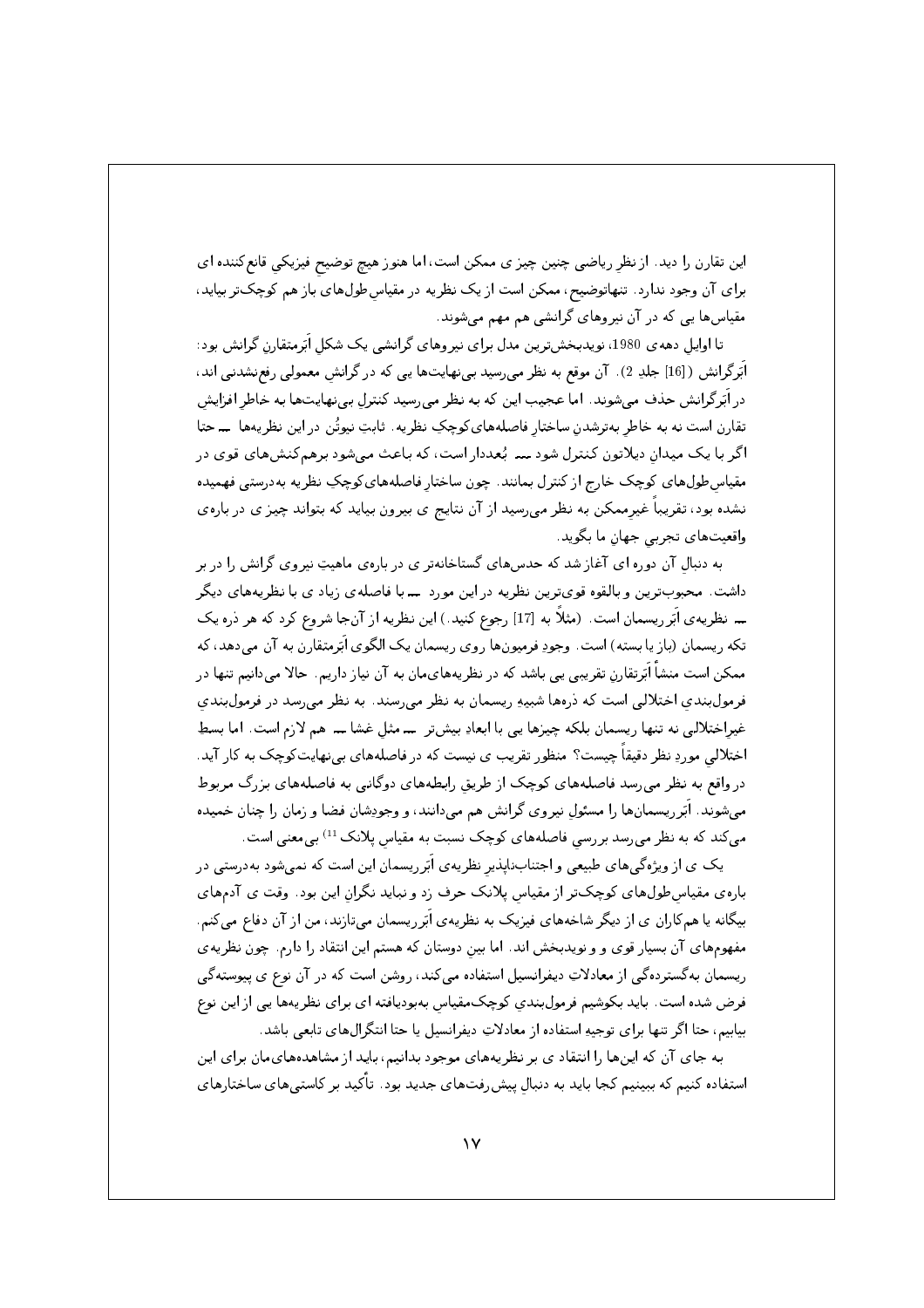موجود، پهترين راو پافتن روش هاي جديد و پهپوديافته است. تنها په اين وسيله است كه مي توانيم امیدوار باشیم به نظریهها یی برسیم که ساختارهای مشاهدهشدهی مدل استاندارد را توضیح می دهند و پیشبینیهای جدید ی هم دارند، چنان که بتوانیم به دوستانِ آزمایشگرمان بگوییم کجا دنبالِ ذرهها ونبر وهای جدید یگر دند.

Gerard 't Hooft; Institute for Theoretical Physics, University of Utrecht, 3584 CC Utrecht, The Netherlands e-mail: g.thooft@fys.ruu.nl

7 مرجعها

- [1] R. P. Crease & C. C. Mann: "The second creation: makers of the revolution in twentieth-century physics", (Macmillan, New York, 1986)
- [2] A. Pais; "Inward bound: of matter and forces in the physical world", (Oxford University Press, London, 1986)
- [3] K. G. Wilson & J. Kogut; Phys. Rep. 12 (1974) 75
- [4] H. D. Politzer; Phys. Rep. 14 (1974) 129
- [5] B. W. Lee; "Chiral Dynamics", (Gordon and Breach, New York, 1972) 60-67
- [6] D. J. Gross; in "The rise of the standard model", (Cambridge University Press, Cambridge, 1997) 199
- [7] G. 't Hooft; Nucl. Phys. **B35** (1971) 167
- [8] S. Coleman; "Secret symmetries" in "Laws of hadronic matter", edited by A. Zichichi (Academic, New York/ London, 1975)
- [9] P. W. Higgs; Phys. Lett. 12 (1964) 132
- [10] P. W. Higgs; Phys. Rev. Lett.  $13$  (1964) 321
- [11] P. W. Higgs; Phys. Rev. 145 (1966) 1156
- [12] E. Accomando *et al*.; Phys. Rep.  $299$  (1998) 1